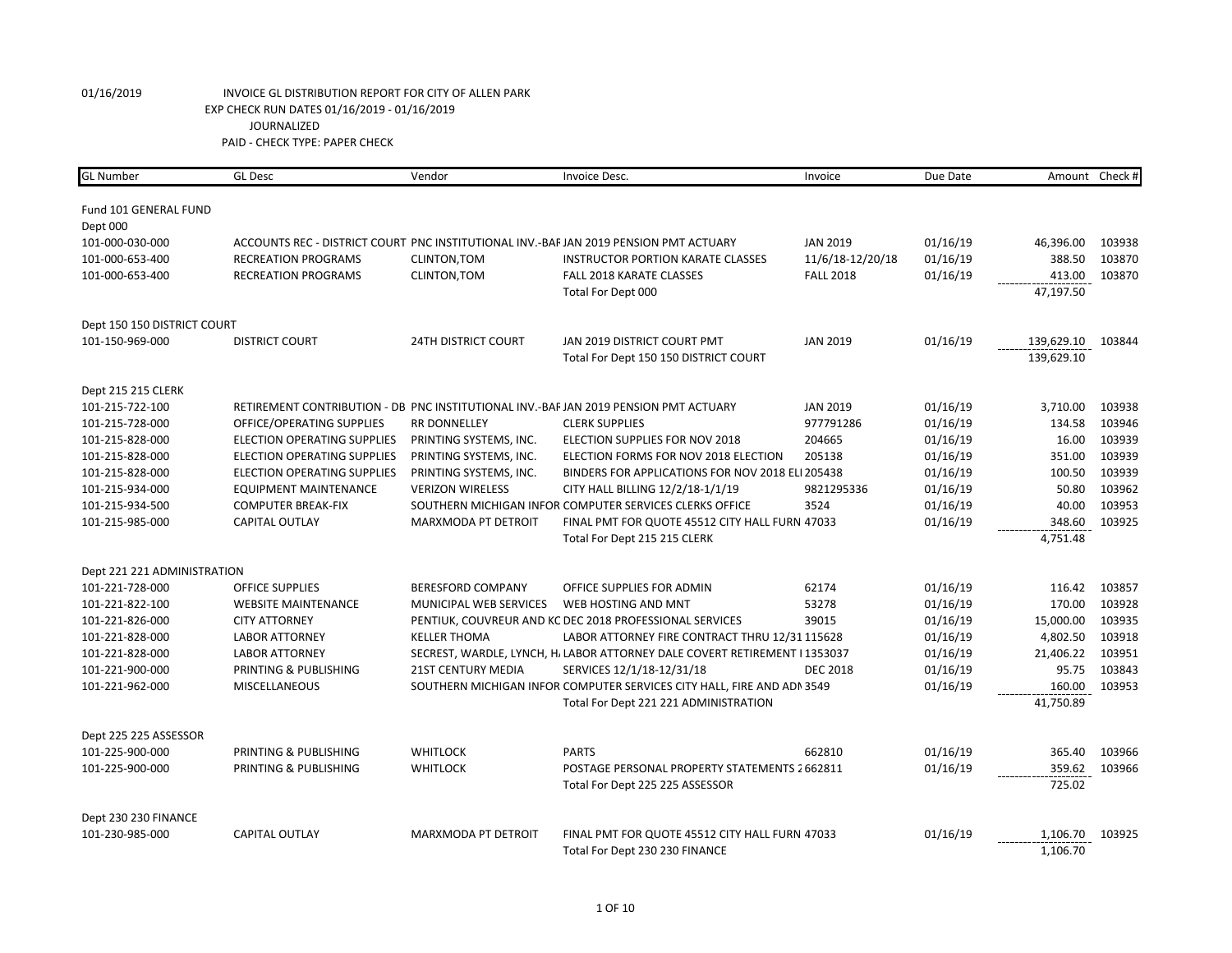| <b>GL Number</b>               | <b>GL Desc</b>                                    | Vendor                                         | Invoice Desc.                                                                        | Invoice          | Due Date |           | Amount Check # |
|--------------------------------|---------------------------------------------------|------------------------------------------------|--------------------------------------------------------------------------------------|------------------|----------|-----------|----------------|
|                                |                                                   |                                                |                                                                                      |                  |          |           |                |
| Dept 253 253 TREASURER         |                                                   |                                                |                                                                                      |                  |          |           |                |
| 101-253-728-000                | <b>OFFICE SUPPLIES</b>                            | PITNEY-BOWES                                   | <b>INK SUPPLIES</b>                                                                  | 1010764069       | 01/16/19 | 131.96    | 103937         |
| 101-253-934-500                | <b>COMPUTER BREAK-FIX</b>                         |                                                | SOUTHERN MICHIGAN INFOR COMPUTER SERVICES TREASURERS OFFICE                          | 3554             | 01/16/19 | 80.00     | 103953         |
| 101-253-985-000                | <b>CAPITAL LEASE</b>                              | PITNEY-BOWES                                   | LEASING SERVICES ON MAIL MACHINE 10/30/1 3307897776                                  |                  | 01/16/19 | 1,035.00  | 103937         |
|                                |                                                   |                                                | Total For Dept 253 253 TREASURER                                                     |                  |          | 1,246.96  |                |
| Dept 263 263 CITY HALL         |                                                   |                                                |                                                                                      |                  |          |           |                |
| 101-263-757-000                | <b>OPERATING SUPPLIES</b>                         | <b>HINCKLEY SPRINGS</b>                        | <b>COFFEE SERVICES FOR CITY HALL</b>                                                 | 17305203010419   | 01/16/19 | 75.20     | 103911         |
| 101-263-853-000                | <b>TELEPHONE</b>                                  | <b>COMCAST</b>                                 | FIRE SERVICES 1/6/19-2/5/19                                                          | 8529101680173474 | 01/16/19 | 254.85    | 103872         |
| 101-263-920-000                | <b>UTILITIES</b>                                  | CONSTELLATION                                  | DEC 2018 GAS SERVICES BG-302830                                                      | 2500937          | 01/16/19 | 336.60    | 103875         |
| 101-263-920-000                | <b>UTILITIES</b>                                  | <b>DTE ENERGY</b>                              | ELECTRIC SERVICES 12/6/18-1/7/19                                                     | 01162019         | 01/16/19 | 11,385.38 | 103894         |
| 101-263-931-000                | <b>BUILDING MAINTENANCE</b>                       | GREAT LAKES ACE HARDWAR DEC 2018 PURCHASES     |                                                                                      | <b>DEC 2018</b>  | 01/16/19 | 160.84    | 103846         |
| 101-263-931-000                | <b>BUILDING MAINTENANCE</b>                       |                                                | CINTAS CORPORATION-300 RUG SERVICES CITY HALL & POLICE 1/7/19                        | 300425905        | 01/16/19 | 136.48    | 103865         |
| 101-263-931-000                | <b>BUILDING MAINTENANCE</b>                       |                                                | GEE & MISSLER HEATING & A CITY HALL HVAC SERVICE CONTRACT                            | GM19-1-AP        | 01/16/19 | 3,883.00  | 103902         |
| 101-263-931-000                | <b>BUILDING MAINTENANCE</b>                       |                                                | GEE & MISSLER HEATING & A WINTER HVAC CLEANING, FILTERS                              | GM19-3-AP        | 01/16/19 | 230.70    | 103902         |
| 101-263-931-000                | <b>BUILDING MAINTENANCE</b>                       | GEE & MISSLER HEATING & A AUTUMN HVAC CLEANING |                                                                                      | GM19-2-AP        | 01/16/19 | 273.04    | 103902         |
| 101-263-931-000                | <b>BUILDING MAINTENANCE</b>                       |                                                | REDGUARD FIRE & SECURITY JAN-MARCH 2019 FIRE ALARM SERVICES                          | 39486            | 01/16/19 | 249.00    | 103941         |
| 101-263-931-000                | <b>BUILDING MAINTENANCE</b>                       | <b>VETERANS CLEANING</b>                       | DEC 2018 CLEANING SERVICES CITY HALL                                                 | 18-1012          | 01/16/19 | 2,450.00  | 103964         |
| 101-263-931-000                | <b>BUILDING MAINTENANCE</b>                       | <b>VETERANS CLEANING</b>                       | DEC 2018 CLEANING SERVICES DPW DEPT                                                  | 18-2612          | 01/16/19 | 600.00    | 103964         |
| 101-263-985-000                | CAPITAL OUTLAY-BUILDING LEASE MARXMODA PT DETROIT |                                                | FINAL PMT FOR QUOTE 45512 CITY HALL FURN 47033                                       |                  | 01/16/19 | 8,482.13  | 103925         |
|                                |                                                   |                                                | Total For Dept 263 263 CITY HALL                                                     |                  |          | 28,517.22 |                |
| Dept 277 CABLE/IT              |                                                   |                                                |                                                                                      |                  |          |           |                |
| 101-277-934-500                | <b>COMPUTER BREAK-FIX</b>                         | EXPETEC TECHNOLOGY SERVI TUESDAY IT SERVICES   |                                                                                      | 01649            | 01/16/19 | 3,240.00  | 103899         |
| 101-277-934-500                | <b>COMPUTER BREAK-FIX</b>                         |                                                | SOUTHERN MICHIGAN INFOR COMPUTERS SERVICES ADMINSTATION                              | 3523             | 01/16/19 | 1,160.00  | 103953         |
| 101-277-934-500                | <b>COMPUTER BREAK-FIX</b>                         |                                                | SOUTHERN MICHIGAN INFOR COMPUTER SERVICES CITY HALL, FIRE AND ADN 3549               |                  | 01/16/19 | 840.00    | 103953         |
| 101-277-934-500                | <b>COMPUTER BREAK-FIX</b>                         |                                                | SOUTHERN MICHIGAN INFOR COMPUTER SERVICES CITY HALL                                  | 3569             | 01/16/19 | 640.00    | 103953         |
| 101-277-934-500                | <b>COMPUTER BREAK-FIX</b>                         |                                                | SOUTHERN MICHIGAN INFOR COMPUTER SERVICES CITY HALL                                  | 3585             | 01/16/19 | 840.00    | 103953         |
|                                |                                                   |                                                | Total For Dept 277 CABLE/IT                                                          |                  |          | 6,720.00  |                |
|                                |                                                   |                                                |                                                                                      |                  |          |           |                |
| Dept 305 305 POLICE DEPARTMENT |                                                   |                                                |                                                                                      |                  |          |           |                |
| 101-305-722-100                |                                                   |                                                | RETIREMENT CONTRIBUTION - DB PNC INSTITUTIONAL INV.-BAF JAN 2019 PENSION PMT ACTUARY | <b>JAN 2019</b>  | 01/16/19 | 76,750.00 | 103938         |
| 101-305-728-000                | <b>OFFICE SUPPLIES</b>                            | <b>FEDEX</b>                                   | <b>SERVICES FOR POLICE</b>                                                           | 6-424-19481      | 01/16/19 | 15.14     | 103900         |
| 101-305-729-000                | K-9 SUPPLIES                                      | PET SUPPLIES PLUS                              | K-9 SUPPLIES                                                                         | 40985            | 01/16/19 | 38.17     | 103936         |
| 101-305-761-000                | <b>PRISONER BOARD</b>                             | DASH MEDICAL GLOVES                            | <b>POLICE SUPPLIES</b>                                                               | INV1135741       | 01/16/19 | 105.80    | 103882         |
| 101-305-805-000                | <b>VEHICLE TOWING</b>                             | <b>CITY TOWING</b>                             | 37 VEHICLE TOWED 12/16/18-12/31/18 6 PERS 12/16/18-12/31/18                          |                  | 01/16/19 | 6,125.00  | 103867         |
| 101-305-934-500                | <b>COMPUTER BREAK-FIX</b>                         |                                                | SOUTHERN MICHIGAN INFOR COMPUTER SERVICES POLICE DEPT                                | 3573             | 01/16/19 | 1,720.00  | 103953         |
| 101-305-934-500                | <b>COMPUTER BREAK-FIX</b>                         | SOUTHERN MICHIGAN INFOR COMPUTER SERVICES      |                                                                                      | 3588             | 01/16/19 | 200.00    | 103953         |
| 101-305-939-000                | <b>VEHICLE MAINTENANCE</b>                        | CLASSIC AUTO WASH INC.                         | DEC 2018 VEHICLE SERVICES                                                            | 1827             | 01/16/19 | 308.10    | 103868         |
| 101-305-939-000                | <b>VEHICLE MAINTENANCE</b>                        | <b>J'S CARWASH</b>                             | <b>VEHICLE MNT NOV-DEC 2018</b>                                                      | 2098             | 01/16/19 | 64.00     | 103914         |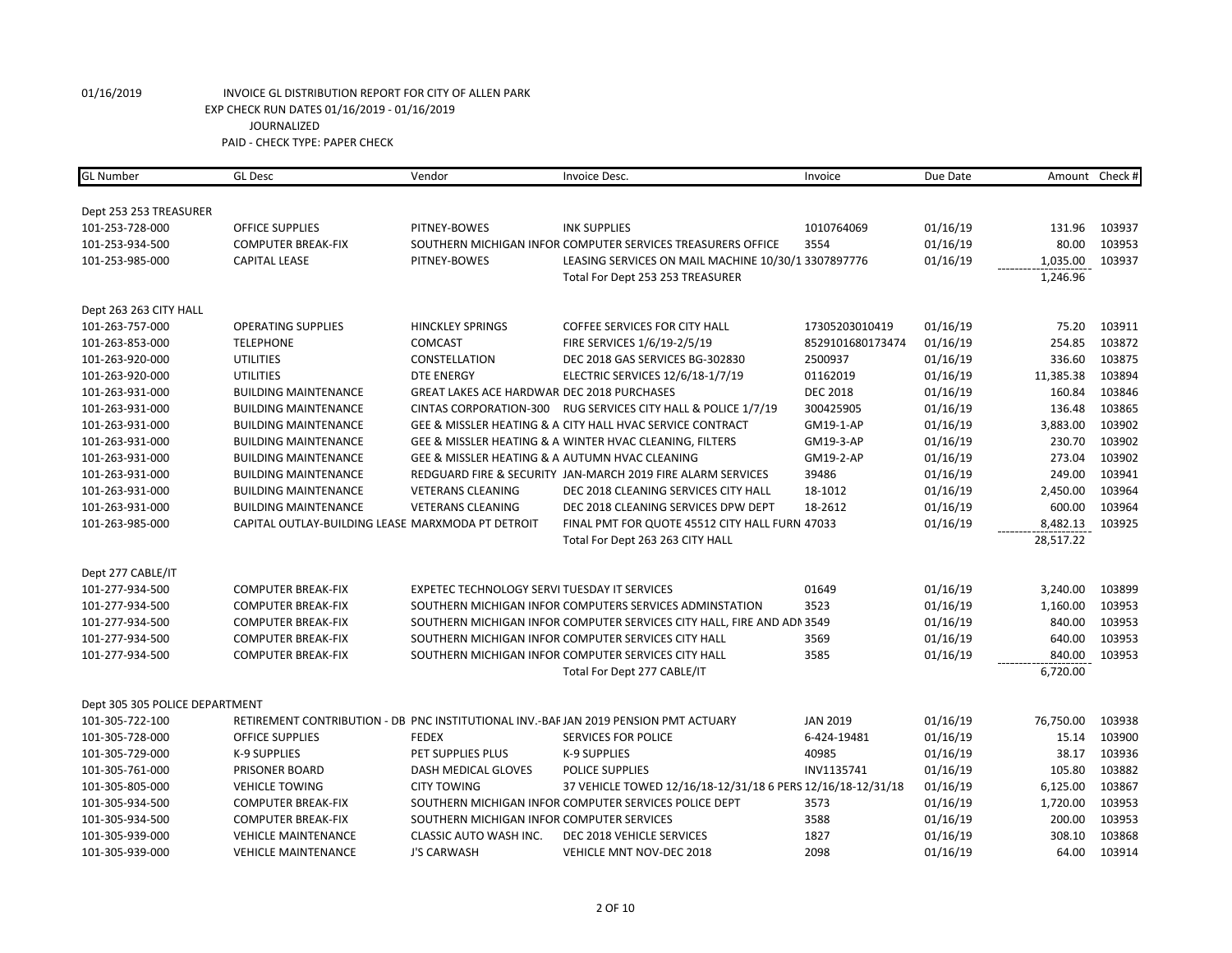| <b>GL</b> Number             | <b>GL Desc</b>                            | Vendor                                            | Invoice Desc.                                                                        | Invoice         | Due Date |           | Amount Check # |
|------------------------------|-------------------------------------------|---------------------------------------------------|--------------------------------------------------------------------------------------|-----------------|----------|-----------|----------------|
| 101-305-985-000              | <b>CAPITAL OUTLAY</b>                     | MARXMODA PT DETROIT                               | FINAL PMT FOR QUOTE 45512 CITY HALL FURN 47033                                       |                 | 01/16/19 | 1,644.00  | 103925         |
|                              |                                           |                                                   | Total For Dept 305 305 POLICE DEPARTMENT                                             |                 |          | 86,970.21 |                |
| Dept 340 340 FIRE DEPARTMENT |                                           |                                                   |                                                                                      |                 |          |           |                |
| 101-340-722-100              |                                           |                                                   | RETIREMENT CONTRIBUTION - DB PNC INSTITUTIONAL INV.-BAF JAN 2019 PENSION PMT ACTUARY | <b>JAN 2019</b> | 01/16/19 | 57,757.00 | 103938         |
| 101-340-757-500              | <b>RESCUE SUPPLIES</b>                    | <b>GREAT LAKES ACE HARDWAR DEC 2018 PURCHASES</b> |                                                                                      | <b>DEC 2018</b> | 01/16/19 | 45.58     | 103846         |
| 101-340-757-500              | <b>RESCUE SUPPLIES</b>                    |                                                   | BAKER'S GAS & WELDING SUFOXYGEN CYLINDER RENTAL FIRE DEPT                            | 09198523        | 01/16/19 | 60.16     | 103853         |
| 101-340-757-500              | <b>RESCUE SUPPLIES</b>                    |                                                   | BAKER'S GAS & WELDING SUI OXYGEN FOR EMS FIRE DEPT                                   | 01543000        | 01/16/19 | 127.96    | 103853         |
| 101-340-757-500              | <b>RESCUE SUPPLIES</b>                    | J & B MEDICAL SUPPLY, INC. RESCUE SUPPLIES        |                                                                                      | 4880890         | 01/16/19 | 654.13    | 103913         |
| 101-340-757-500              | <b>RESCUE SUPPLIES</b>                    | J & B MEDICAL SUPPLY, INC. RESCUE SUPPLIES        |                                                                                      | 4888323         | 01/16/19 | 264.58    | 103913         |
| 101-340-757-500              | <b>RESCUE SUPPLIES</b>                    | J & B MEDICAL SUPPLY, INC. RESCUE SUPPLIES        |                                                                                      | 4970187         | 01/16/19 | 14.67     | 103913         |
| 101-340-757-500              | <b>RESCUE SUPPLIES</b>                    | J & B MEDICAL SUPPLY, INC. RESCUE SUPPLIES        |                                                                                      | 4996125         | 01/16/19 | 1,105.47  | 103913         |
| 101-340-805-000              | AMBULANCE BILLING                         | ACCUMED BILLING INC.                              | FIRE SERVICES 12/1/18-12/31/18                                                       | 20836           | 01/16/19 | 4,248.85  | 103845         |
| 101-340-835-000              | <b>PHYSICALS</b>                          | <b>BIO-CARE INCORPORATED</b>                      | HAZMAT PHYSICALS MACARI & HAMILTON                                                   | 5586            | 01/16/19 | 1,010.00  | 103858         |
| 101-340-853-000              | <b>TELEPHONE</b>                          | <b>VERIZON WIRELESS</b>                           | CITY HALL BILLING 12/2/18-1/1/19                                                     | 9821295336      | 01/16/19 | 150.58    | 103962         |
| 101-340-920-000              | <b>UTILITIES</b>                          | CONSTELLATION                                     | DEC 2018 GAS SERVICES BG-212667                                                      | 2500934         | 01/16/19 | 612.38    | 103875         |
| 101-340-920-000              | <b>UTILITIES</b>                          | CONSTELLATION                                     | GAS SERVICES OCT 2018 MTR#2 AND DEC 2018 2505642                                     |                 | 01/16/19 | 3,221.07  | 103875         |
| 101-340-920-000              | <b>UTILITIES</b>                          | CONSTELLATION                                     | NOV 2018 GAS SERVICES BG-218249                                                      | 2494335         | 01/16/19 | 0.00      | 103875         |
| 101-340-920-000              | <b>UTILITIES</b>                          | <b>DTE ENERGY</b>                                 | ELECTRIC SERVICES 12/6/18-1/7/19                                                     | 01162019        | 01/16/19 | 1,775.51  | 103894         |
| 101-340-931-000              | <b>BUILDING MAINTENANCE</b>               |                                                   | CONSOLIDATED FLEET SERVIC FIRE LADDER INSPECTIONS                                    | 2019EE0001      | 01/16/19 | 1,008.85  | 103874         |
| 101-340-931-000              | <b>BUILDING MAINTENANCE</b>               | LOWE'S                                            | DEC 2018 DEPT PURCHASES                                                              | <b>DEC 2018</b> | 01/16/19 | 28.49     | 103922         |
| 101-340-931-000              | <b>BUILDING MAINTENANCE</b>               | ROSE PEST SOLUTIONS                               | <b>BLDG MAINTENANCE FIRE</b>                                                         | 10538078        | 01/16/19 | 50.00     | 103945         |
| 101-340-934-000              | <b>EQUIPMENT MAINTENANCE</b>              | <b>CLEAN AIR CONCEPTS</b>                         | <b>EQUIPMENT MNT</b>                                                                 | PS118-1394      | 01/16/19 | 168.77    | 103869         |
| 101-340-934-500              | <b>COMPUTER BREAK-FIX</b>                 |                                                   | SOUTHERN MICHIGAN INFOR COMPUTER SERVICES CITY HALL, FIRE AND ADN 3549               |                 | 01/16/19 | 280.00    | 103953         |
| 101-340-934-500              | <b>COMPUTER BREAK-FIX</b>                 |                                                   | SOUTHERN MICHIGAN INFOR COMPUTER SERVICES FIRE DEPT                                  | 3571            | 01/16/19 | 160.00    | 103953         |
| 101-340-939-000              | <b>VEHICLE MAINTENANCE</b>                |                                                   | BAKER'S GAS & WELDING SUI DEC 2018 CYLINDER RENTAL                                   | 09196639        | 01/16/19 | 25.43     | 103853         |
| 101-340-939-000              | <b>VEHICLE MAINTENANCE</b>                | <b>HALT FIRE</b>                                  | VEHICLE MNT FIRE DEPT                                                                | S0079720        | 01/16/19 | 36.81     | 103909         |
| 101-340-939-000              | <b>VEHICLE MAINTENANCE</b>                | <b>HALT FIRE</b>                                  | VEHCILE MNT FIRE DEPT                                                                | S0079719        | 01/16/19 | 3,216.38  | 103909         |
| 101-340-939-000              | <b>VEHICLE MAINTENANCE</b>                | <b>HALT FIRE</b>                                  | <b>VEHICLE MNT</b>                                                                   | S0079288        | 01/16/19 | 2,561.65  | 103909         |
| 101-340-939-000              | <b>VEHICLE MAINTENANCE</b>                | <b>JORGENSEN FORD</b>                             | <b>VEHICLE SERVICE</b>                                                               | 570648          | 01/16/19 | 200.00    | 103917         |
| 101-340-960-000              | <b>EDUCATION &amp; TRAINING</b>           | LOWE'S                                            | DEC 2018 DEPT PURCHASES                                                              | <b>DEC 2018</b> | 01/16/19 | 153.81    | 103922         |
| 101-340-961-000              | <b>FIRE PREVENTION</b>                    | <b>EDWARD CANN</b>                                | REIMBURSEMENT                                                                        | REIMBURSEMENT   | 01/16/19 | 20.00     | 103861         |
|                              |                                           |                                                   | Total For Dept 340 340 FIRE DEPARTMENT                                               |                 |          | 78,958.13 |                |
|                              | Dept 445 445 DEPARTMENT OF PUBLIC SERVICE |                                                   |                                                                                      |                 |          |           |                |
| 101-445-722-100              |                                           |                                                   | RETIREMENT CONTRIBUTION - DB PNC INSTITUTIONAL INV.-BAF JAN 2019 PENSION PMT ACTUARY | <b>JAN 2019</b> | 01/16/19 | 18,784.00 | 103938         |
| 101-445-751-000              | <b>GASOLINE</b>                           | RKA PETROLEUM                                     | <b>SUPPLIES</b>                                                                      | 0160816         | 01/16/19 | 8,353.97  | 103944         |
| 101-445-757-000              | <b>OPERATING SUPPLIES</b>                 | GREAT LAKES ACE HARDWAR DEC 2018 PURCHASES        |                                                                                      | <b>DEC 2018</b> | 01/16/19 | 91.31     | 103846         |
| 101-445-786-000              | <b>TRAFFIC SUPPLIES</b>                   |                                                   | DORNBOS SIGN & SAFETY, INI OPERATING SUPPLIES FOR CITY SIGNS                         | <b>INV41758</b> | 01/16/19 | 190.08    | 103892         |
| 101-445-853-000              | <b>TELEPHONE</b>                          | <b>VERIZON WIRELESS</b>                           | CITY HALL BILLING 12/2/18-1/1/19                                                     | 9821295336      | 01/16/19 | 50.80     | 103962         |
| 101-445-920-000              | <b>UTILITIES</b>                          | <b>DTE ENERGY</b>                                 | ELECTRIC SERVICES 12/6/18-1/7/19                                                     | 01162019        | 01/16/19 | 740.95    | 103894         |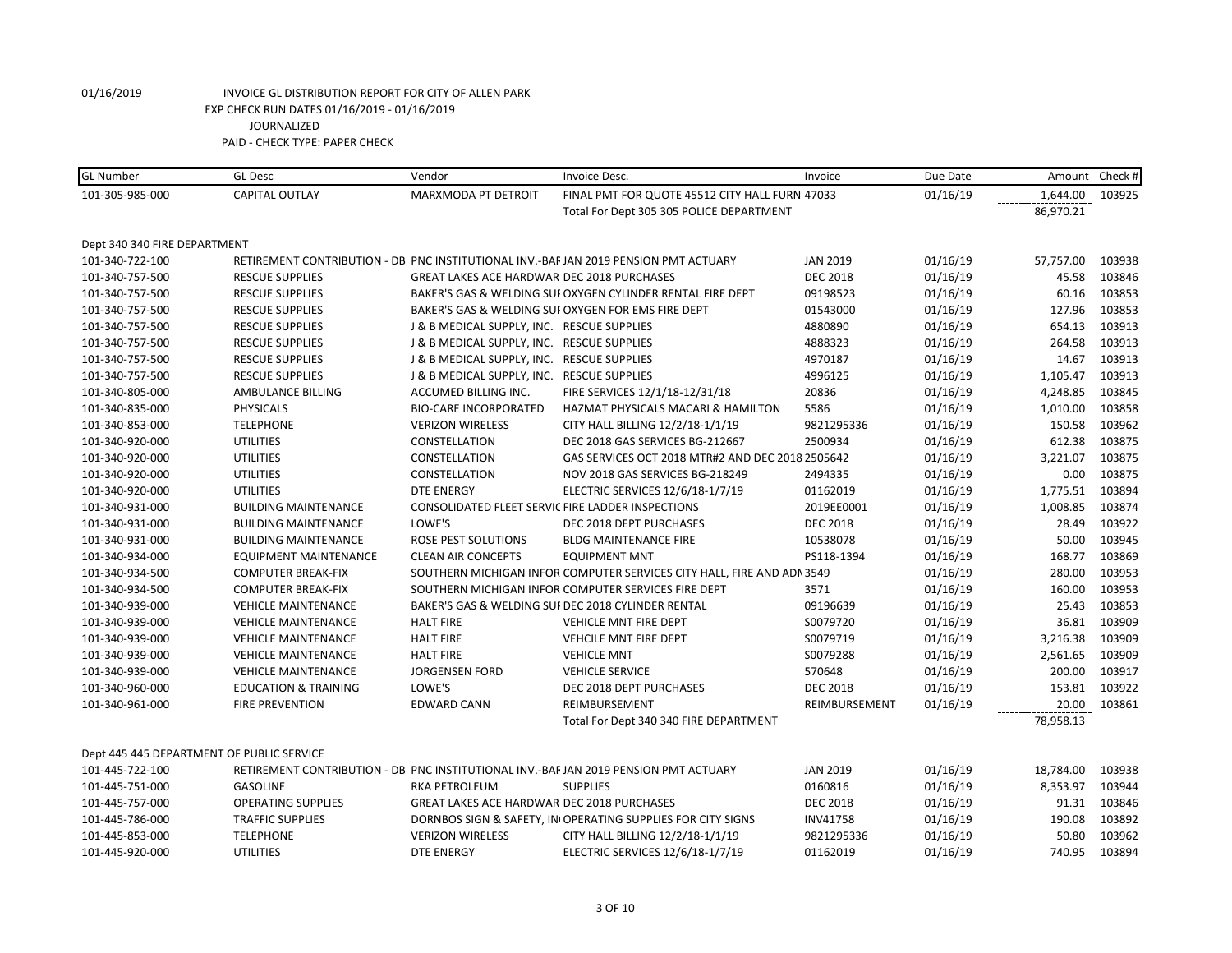| <b>GL Number</b>              | <b>GL Desc</b>                                                            | Vendor                                             | Invoice Desc.                                                | Invoice         | Due Date | Amount    | Check # |
|-------------------------------|---------------------------------------------------------------------------|----------------------------------------------------|--------------------------------------------------------------|-----------------|----------|-----------|---------|
| 101-445-920-000               | <b>UTILITIES</b>                                                          | <b>DTE ENERGY</b>                                  | GAS SERVICE APT R 12/7/18-1/7/19                             | 01162019        | 01/16/19 | 1,121.50  | 103897  |
| 101-445-926-000               | <b>STREET LIGHTING</b>                                                    | <b>DTE ENERGY</b>                                  | ELECTRIC SERVICES 12/6/18-1/7/19                             | 01162019        | 01/16/19 | 140.66    | 103894  |
| 101-445-926-000               | <b>STREET LIGHTING</b>                                                    | <b>DTE ENERGY</b>                                  | STREETLIGHT SERVICES 11-9-18-1/7/19                          | 01162019        | 01/16/19 | 26,589.57 | 103896  |
| 101-445-931-000               | <b>BUILDING MAINTENANCE</b>                                               | GREAT LAKES ACE HARDWAR DEC 2018 PURCHASES         |                                                              | <b>DEC 2018</b> | 01/16/19 | 37.97     | 103846  |
| 101-445-934-500               | <b>COMPUTER BREAK-FIX</b>                                                 | SOUTHERN MICHIGAN INFOR COMPUTER SERVICES DPS      |                                                              | 3570            | 01/16/19 | 40.00     | 103953  |
| 101-445-939-000               | <b>VEHICLE MAINTENANCE</b>                                                | <b>B &amp; K COLLISION, INC.</b>                   | <b>PARTS</b>                                                 | 12713           | 01/16/19 | 1,147.00  | 103851  |
| 101-445-939-000               | <b>VEHICLE MAINTENANCE</b>                                                | BAKER'S GAS & WELDING SUI DEC 2018 CYLINDER RENTAL |                                                              | 09196639        | 01/16/19 | 25.43     | 103853  |
| 101-445-939-000               | <b>VEHICLE MAINTENANCE</b>                                                | BELL EQUIPMENT CO.                                 | <b>PARTS</b>                                                 | 0149653         | 01/16/19 | 276.85    | 103855  |
| 101-445-939-000               | <b>VEHICLE MAINTENANCE</b>                                                | BELL EQUIPMENT CO.                                 | <b>PARTS</b>                                                 | 0149506         | 01/16/19 | 1,464.61  | 103855  |
| 101-445-939-000               | <b>VEHICLE MAINTENANCE</b>                                                | BELL EQUIPMENT CO.                                 | <b>PARTS</b>                                                 | 0149729         | 01/16/19 | 109.47    | 103855  |
| 101-445-939-000               | <b>VEHICLE MAINTENANCE</b>                                                | <b>GLENDALE AUTO VALUE</b>                         | <b>PARTS</b>                                                 | 359-159052      | 01/16/19 | 72.28     | 103903  |
| 101-445-939-000               | <b>VEHICLE MAINTENANCE</b>                                                | <b>GLENDALE AUTO VALUE</b>                         | <b>PARTS</b>                                                 | 359-158662      | 01/16/19 | 57.69     | 103903  |
| 101-445-939-000               | <b>VEHICLE MAINTENANCE</b>                                                | <b>GLENDALE AUTO VALUE</b>                         | <b>PARTS</b>                                                 | 359-158159      | 01/16/19 | 60.89     | 103903  |
| 101-445-939-000               | <b>VEHICLE MAINTENANCE</b>                                                | <b>VILLAGE FORD</b>                                | <b>PARTS</b>                                                 | 356520          | 01/16/19 | 118.15    | 103965  |
| 101-445-939-000               | <b>VEHICLE MAINTENANCE</b>                                                | <b>VILLAGE FORD</b>                                | <b>PARTS</b>                                                 | 356102          | 01/16/19 | 835.90    | 103965  |
| 101-445-962-000               | MISCELLANEOUS                                                             | COMPREHENSIVE TESTING SC DRUG TESTING PROGRAM      |                                                              | 2561            | 01/16/19 | 325.00    | 103873  |
|                               |                                                                           |                                                    | Total For Dept 445 445 DEPARTMENT OF PUBLIC SERVICE          |                 |          | 60,634.08 |         |
|                               |                                                                           |                                                    |                                                              |                 |          |           |         |
| Dept 707 707 PARKS & REC      |                                                                           |                                                    |                                                              |                 |          |           |         |
| 101-707-783-000               | <b>PARK SUPPLIES</b>                                                      | <b>GREAT LAKES ACE HARDWAR DEC 2018 PURCHASES</b>  |                                                              | <b>DEC 2018</b> | 01/16/19 | 43.99     | 103846  |
| 101-707-920-000               | <b>UTILITIES</b>                                                          | CONSTELLATION                                      | DEC 2018 GAS SERVICES BG-218159                              | 2500933         | 01/16/19 | 121.51    | 103875  |
| 101-707-920-000               | <b>UTILITIES</b>                                                          | CONSTELLATION                                      | DEC 2018 GAS SERVICES BG-218248                              | 2500935         | 01/16/19 | 315.25    | 103875  |
| 101-707-920-000               | <b>UTILITIES</b>                                                          | <b>DTE ENERGY</b>                                  | ELECTRIC SERVICES 12/6/18-1/7/19                             | 01162019        | 01/16/19 | 192.88    | 103894  |
| 101-707-925-800               | SMART                                                                     | <b>VERIZON WIRELESS</b>                            | CITY HALL BILLING 12/2/18-1/1/19                             | 9821295336      | 01/16/19 | 473.29    | 103962  |
| 101-707-934-000               | <b>EQUIPMENT MAINTENANCE</b>                                              | GREAT LAKES ACE HARDWAR DEC 2018 PURCHASES         |                                                              | <b>DEC 2018</b> | 01/16/19 | 34.51     | 103846  |
| 101-707-935-000               | COMPUTER SOFTWARE MAINTEN/ SOUTHERN MICHIGAN INFOR IT SUPPORT PARKS & REC |                                                    |                                                              | 3572            | 01/16/19 | 1,080.00  | 103953  |
| 101-707-935-000               | COMPUTER SOFTWARE MAINTEN/ SOUTHERN MICHIGAN INFOR IT SUPPORT PARKS & REC |                                                    |                                                              | 3587            | 01/16/19 | 160.00    | 103953  |
| 101-707-935-000               | COMPUTER SOFTWARE MAINTEN/ SOUTHERN MICHIGAN INFOR IT SUPPORT PARKS & REC |                                                    |                                                              | 3552            | 01/16/19 | 200.00    | 103953  |
| 101-707-939-000               | <b>VEHICLE MAINTENANCE</b>                                                | GREAT LAKES ACE HARDWAR DEC 2018 PURCHASES         |                                                              | <b>DEC 2018</b> | 01/16/19 | 23.34     | 103846  |
| 101-707-939-000               | <b>VEHICLE MAINTENANCE</b>                                                | BAKER'S GAS & WELDING SUI DEC 2018 CYLINDER RENTAL |                                                              | 09196639        | 01/16/19 | 25.43     | 103853  |
| 101-707-939-000               | <b>VEHICLE MAINTENANCE</b>                                                | CLASSIC AUTO WASH INC.                             | DEC 2018 VEHICLE SERVICES                                    | 1827            | 01/16/19 | 3.90      | 103868  |
|                               |                                                                           |                                                    | Total For Dept 707 707 PARKS & REC                           |                 |          | 2,674.10  |         |
|                               |                                                                           |                                                    |                                                              |                 |          |           |         |
| Dept 751 751 COMMUNITY CENTER |                                                                           |                                                    |                                                              |                 |          |           |         |
| 101-751-757-000               | <b>OPERATING SUPPLIES</b>                                                 | GREAT LAKES ACE HARDWAR DEC 2018 PURCHASES         |                                                              | <b>DEC 2018</b> | 01/16/19 | 23.72     | 103846  |
| 101-751-757-000               | <b>OPERATING SUPPLIES</b>                                                 | GORDON FOOD SERV.                                  | <b>SUPPLIES PARKS &amp; REC</b>                              | 846146845       | 01/16/19 | 13.98     | 103906  |
| 101-751-757-000               | <b>OPERATING SUPPLIES</b>                                                 | PARK ATHLETIC SUPPLY                               | SUPPLIES FOR RECREATION DEPT                                 | 168396          | 01/16/19 | 100.00    | 103934  |
| 101-751-816-000               | PROF. SERV. - OTHER                                                       |                                                    | REDGUARD FIRE & SECURITY BURGLAR ALARM SYSTEM JAN-MARCH 2019 | 39331           | 01/16/19 | 177.00    | 103941  |
| 101-751-816-000               | PROF. SERV. - OTHER                                                       |                                                    | REDGUARD FIRE & SECURITY FIRE ALARM SYSTEM JAN-MARCH 2019    | 39330           | 01/16/19 | 216.00    | 103941  |
| 101-751-920-000               | <b>UTILITIES</b>                                                          | <b>ALLEN PARK WATER</b>                            | WATER USAGE COMM CTR 11/1/18-12/1/18                         | 401-WH158-00    | 01/16/19 | 1,390.23  | 103850  |
| 101-751-920-000               | <b>UTILITIES</b>                                                          | CONSTELLATION                                      | DEC 2018 GAS SERVICES BG-212668                              | 2505640         | 01/16/19 | 8,415.53  | 103875  |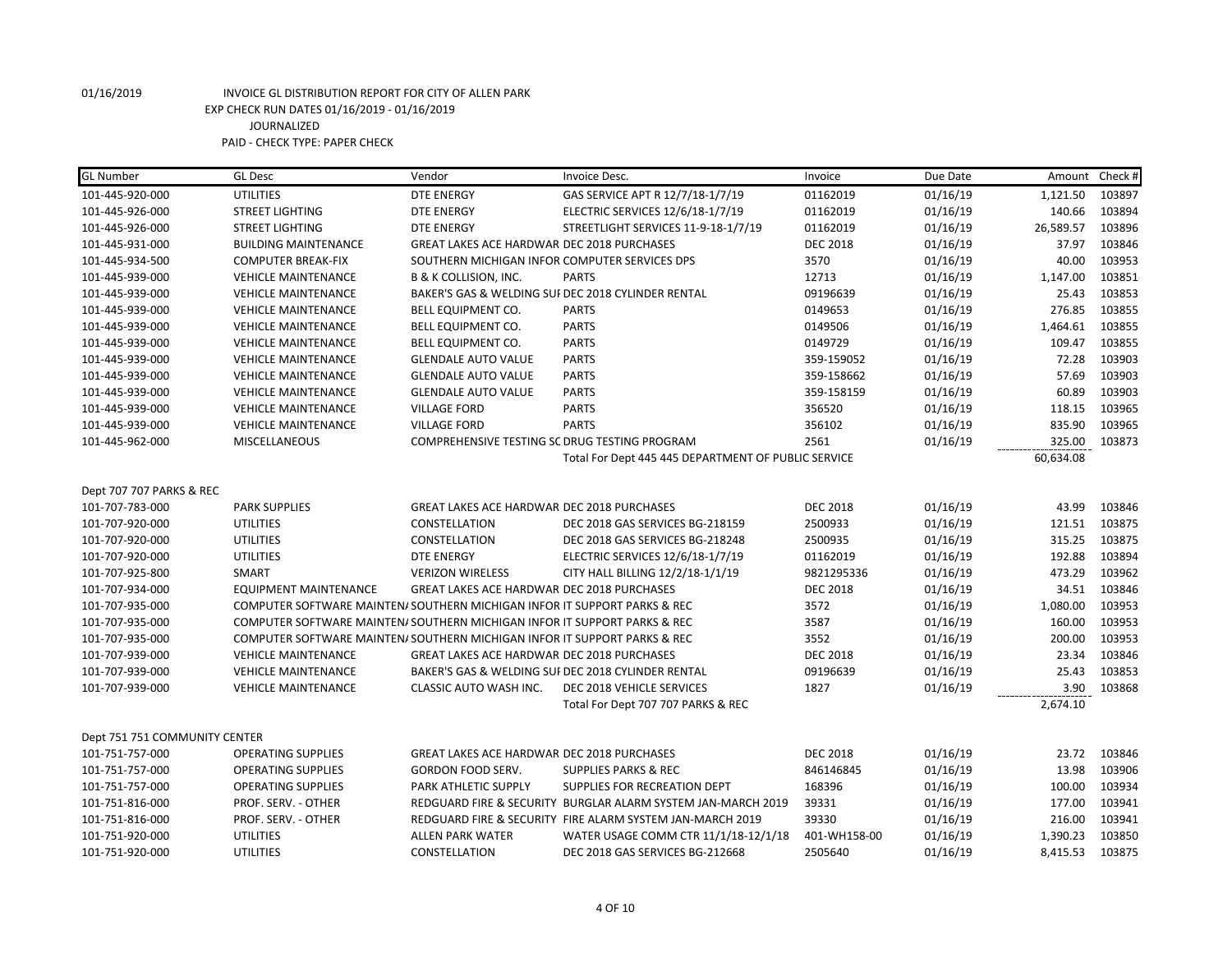| <b>GL Number</b>                       | <b>GL</b> Desc                                     | Vendor                                       | Invoice Desc.                                                                        | Invoice                 | Due Date             | Amount Check #  |                  |
|----------------------------------------|----------------------------------------------------|----------------------------------------------|--------------------------------------------------------------------------------------|-------------------------|----------------------|-----------------|------------------|
| 101-751-920-000                        | <b>UTILITIES</b>                                   | CONSTELLATION                                | NOV 2018 GAS SERVICES BG-212668                                                      | 2494316                 | 01/16/19             | 2,898.86        | 103875           |
| 101-751-920-000                        | <b>UTILITIES</b>                                   | <b>DIRECTV</b>                               | SERVICES COMM CTR 1/8/19-2/7/19                                                      | 35723350696             | 01/16/19             | 145.98          | 103890           |
| 101-751-920-000                        | <b>UTILITIES</b>                                   | <b>DTE ENERGY</b>                            | STREETLIGHT SERVICES 11-9-18-1/7/19                                                  | 01162019                | 01/16/19             | 10,416.62       | 103896           |
| 101-751-931-000                        | <b>BUILDING MAINTENANCE</b>                        | GREAT LAKES ACE HARDWAR DEC 2018 PURCHASES   |                                                                                      | <b>DEC 2018</b>         | 01/16/19             | 76.54           | 103846           |
| 101-751-931-000                        | <b>BUILDING MAINTENANCE</b>                        |                                              | FRANK TARNOWSKI PLUMBIN REPAIR TO LADIES BATHROOM TOILET COMM (19-03                 |                         | 01/16/19             | 120.50          | 103901           |
| 101-751-931-000                        | <b>BUILDING MAINTENANCE</b>                        | <b>HADDIX ELECTRIC</b>                       | LABOR & MATERIAL REWORK VOLT BOXES                                                   | 9393                    | 01/16/19             | 245.00          | 103908           |
| 101-751-931-000                        | <b>BUILDING MAINTENANCE</b>                        | NETWORK SERVICES COMPAI SUPPLIES PARKS & REC |                                                                                      | 5653138-00              | 01/16/19             | 740.87          | 103931           |
| 101-751-931-000                        | <b>BUILDING MAINTENANCE</b>                        | S & W PLUMBING                               | <b>SUPPLIES FOR COMM CTR</b>                                                         | 15366                   | 01/16/19             | 373.00          | 103947           |
| 101-751-934-000                        | <b>EQUIPMENT MAINTENANCE</b>                       | ALL-PRO EXERCISE, INC.                       | SERVICES AND LABOR OF FITNESS EQUIPMENT S-5343                                       |                         | 01/16/19             | 130.00          | 103849           |
| 101-751-934-000                        | <b>EQUIPMENT MAINTENANCE</b>                       | LOWE'S                                       | DEC 2018 DEPT PURCHASES                                                              | <b>DEC 2018</b>         | 01/16/19             | 11.85           | 103922           |
| 101-751-934-000                        | <b>EQUIPMENT MAINTENANCE</b>                       |                                              | SERV-ICE REFRIGERATION, IN SERVICE CALL COMM CENTER                                  | AP091718                | 01/16/19             | 379.50          | 103952           |
|                                        |                                                    |                                              | Total For Dept 751 751 COMMUNITY CENTER                                              |                         |                      | 25,875.18       |                  |
|                                        |                                                    |                                              |                                                                                      |                         |                      |                 |                  |
| Dept 803 HISTORICAL                    | <b>UTILITIES</b>                                   |                                              |                                                                                      |                         |                      |                 |                  |
| 101-803-920-000<br>101-803-920-000     | <b>UTILITIES</b>                                   | <b>ALLEN PARK WATER</b><br>CONSTELLATION     | WATER USAGE PARKS & REC 9/1/18-12/1/18<br>DEC 2018 GAS SERVICES BG-218253            | 170-RO066-15<br>2500936 | 01/16/19<br>01/16/19 | 15.75<br>135.80 | 103850<br>103875 |
|                                        |                                                    |                                              | Total For Dept 803 HISTORICAL                                                        |                         |                      | 151.55          |                  |
|                                        |                                                    |                                              |                                                                                      |                         |                      |                 |                  |
| Dept 864 864 RETIREE/ACTIVE HEALTHCARE |                                                    |                                              |                                                                                      |                         |                      |                 |                  |
| 101-864-722-100                        |                                                    |                                              | RETIREMENT CONTRIBUTION - DB PNC INSTITUTIONAL INV.-BAF JAN 2019 PENSION PMT ACTUARY | <b>JAN 2019</b>         | 01/16/19             | 7,163.00        | 103938           |
|                                        |                                                    |                                              | Total For Dept 864 864 RETIREE/ACTIVE HEALTHCARE                                     |                         |                      | 7,163.00        |                  |
|                                        |                                                    |                                              |                                                                                      |                         |                      |                 |                  |
|                                        |                                                    |                                              | Total For Fund 101 GENERAL FUND                                                      |                         |                      | 534,071.12      |                  |
| Fund 203 LOCAL STREET FUND             |                                                    |                                              |                                                                                      |                         |                      |                 |                  |
| Dept 479 PRESERVATION - STREETS        |                                                    |                                              |                                                                                      |                         |                      |                 |                  |
| 203-479-801-205                        | SECTIONING - PRESERVATION                          | SAVONE CEMENT, INC.                          | REMOVE DRIVEWAY PAVEMENT AND REPLACE 10317-303                                       |                         | 01/16/19             | 3,911.00        | 103948           |
| 203-479-801-205                        | SECTIONING - PRESERVATION                          | SAVONE CEMENT, INC.                          | REMOVE AND REPLACE SIDEWALKS, WINTER SI 10317-326                                    |                         | 01/16/19             | 30,958.80       | 103948           |
| 203-479-801-205                        | SECTIONING - PRESERVATION                          | SAVONE CEMENT, INC.                          | JOB AP-74 RESTORATION AND CLEAN UP                                                   | 10317-328               | 01/16/19             | 4,000.00        | 103948           |
| 203-479-801-215                        | PROF'L SERVICES - NON-MOTORIZI SAVONE CEMENT, INC. |                                              | REMOVE SIDEWALK REPLACE ADA RAMPS                                                    | 10317-322               | 01/16/19             | 8,580.92        | 103948           |
| 203-479-801-220                        | PROF'L SERVICES -TREES                             | T-N-T TREE SERVICE INC                       | TREE REMOVAL AND CLEAN UP SERVICES                                                   | 600138                  | 01/16/19             | 4,100.00        | 103956           |
|                                        |                                                    |                                              | Total For Dept 479 PRESERVATION - STREETS                                            |                         |                      | 51,550.72       |                  |
|                                        |                                                    |                                              |                                                                                      |                         |                      |                 |                  |
|                                        |                                                    |                                              | Total For Fund 203 LOCAL STREET FUND                                                 |                         |                      | 51,550.72       |                  |
|                                        |                                                    |                                              |                                                                                      |                         |                      |                 |                  |
| Fund 226 RUBBISH FUND                  |                                                    |                                              |                                                                                      |                         |                      |                 |                  |
| Dept 450 450 RUBBISH                   |                                                    |                                              |                                                                                      |                         |                      |                 |                  |
| 226-450-817-000                        | <b>WASTE DISPOSAL</b>                              |                                              | ADVANCED DISPOSAL SERVIC JAN 2019 DISPOSAL SERVICES                                  | V30001669443            | 01/16/19             | 142,336.99      | 103848           |
|                                        |                                                    |                                              | Total For Dept 450 450 RUBBISH                                                       |                         |                      | 142,336.99      |                  |
|                                        |                                                    |                                              |                                                                                      |                         |                      |                 |                  |
|                                        |                                                    |                                              | Total For Fund 226 RUBBISH FUND                                                      |                         |                      | 142,336.99      |                  |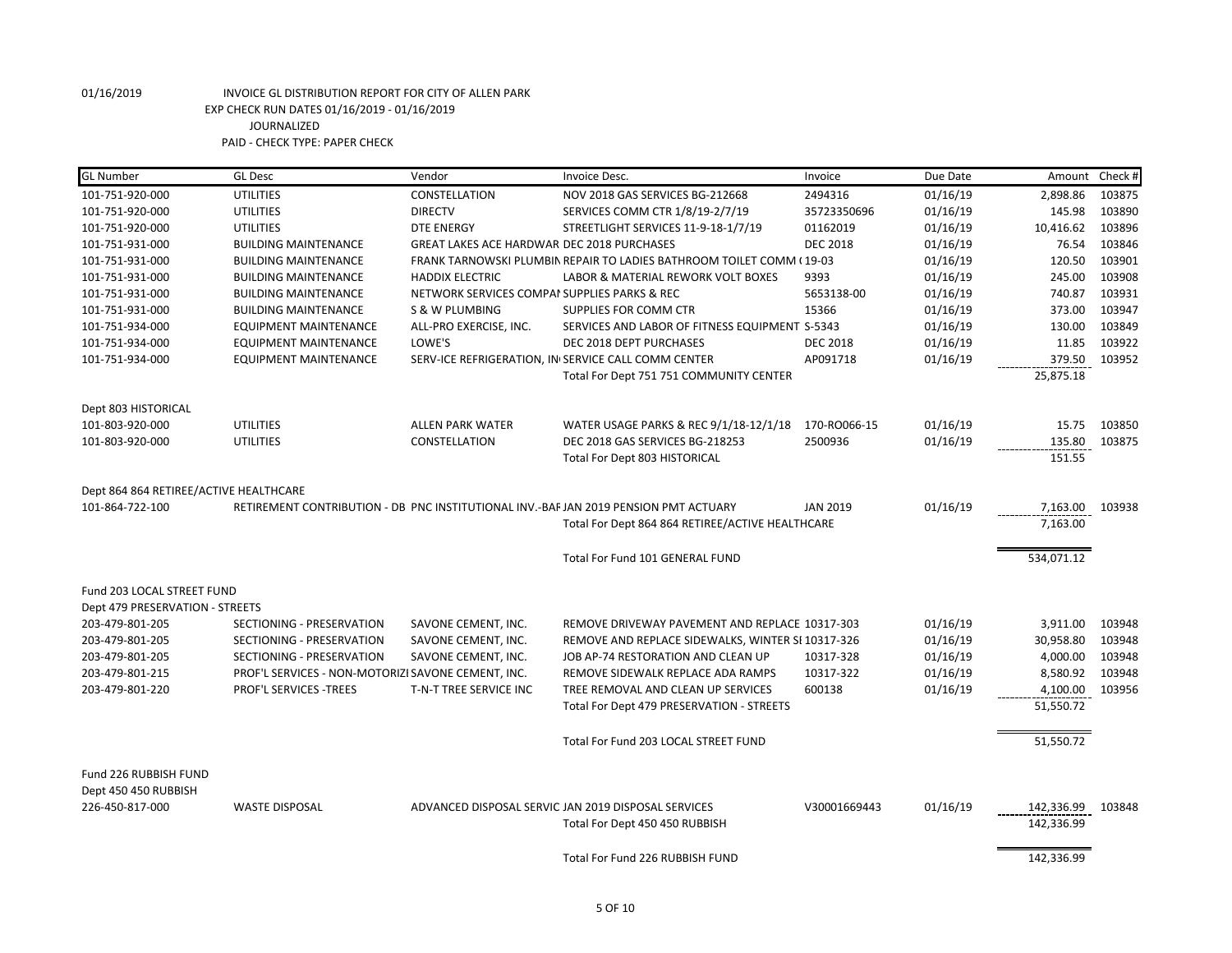| <b>GL Number</b>                 | <b>GL Desc</b>              | Vendor                    | Invoice Desc.                                                                                                     | Invoice         | Due Date | Amount Check #   |        |
|----------------------------------|-----------------------------|---------------------------|-------------------------------------------------------------------------------------------------------------------|-----------------|----------|------------------|--------|
|                                  |                             |                           |                                                                                                                   |                 |          |                  |        |
| Fund 249 BUILDING FUND           |                             |                           |                                                                                                                   |                 |          |                  |        |
| Dept 000<br>249-000-607-000      | <b>FEES REVENUE</b>         | HOME DEPOT                | REFUND ON CANCELLED PERMIT PB181530                                                                               | <b>REFUND</b>   | 01/16/19 |                  | 103912 |
|                                  |                             |                           | Total For Dept 000                                                                                                |                 |          | 151.30<br>151.30 |        |
|                                  |                             |                           |                                                                                                                   |                 |          |                  |        |
| Dept 371 371 BUILDING DEPARTMENT |                             |                           |                                                                                                                   |                 |          |                  |        |
| 249-371-722-100                  |                             |                           | RETIREMENT CONTRIBUTION - DB PNC INSTITUTIONAL INV.-BAF JAN 2019 PENSION PMT ACTUARY                              | <b>JAN 2019</b> | 01/16/19 | 5,208.00         | 103938 |
| 249-371-821-000                  | MECHANICAL INSPECTIONS      | CARNILL, STEVE            | DEC 2018 MECHANICAL INSPECTIONS                                                                                   | <b>DEC 2018</b> | 01/16/19 | 2,367.05         | 103862 |
| 249-371-822-000                  | PLUMBING INSPECTIONS        | HALASH, JEROME            | DEC 2018 PLUMBING INSPECTIONS                                                                                     | <b>DEC 2018</b> | 01/16/19 | 671.30           | 103910 |
| 249-371-853-000                  | <b>TELEPHONE</b>            | <b>VERIZON WIRELESS</b>   | CITY HALL BILLING 12/2/18-1/1/19                                                                                  | 9821295336      | 01/16/19 | 128.29           | 103962 |
| 249-371-985-000                  | <b>CAPITAL OUTLAY</b>       | MARXMODA PT DETROIT       | FINAL PMT FOR QUOTE 45512 CITY HALL FURN 47033                                                                    |                 | 01/16/19 | 754.80           | 103925 |
|                                  |                             |                           | Total For Dept 371 371 BUILDING DEPARTMENT                                                                        |                 |          | 9,129.44         |        |
|                                  |                             |                           |                                                                                                                   |                 |          |                  |        |
|                                  |                             |                           | Total For Fund 249 BUILDING FUND                                                                                  |                 |          | 9,280.74         |        |
| Fund 250 DDA OPERATING           |                             |                           |                                                                                                                   |                 |          |                  |        |
| Dept 000                         |                             |                           |                                                                                                                   |                 |          |                  |        |
| 250-000-722-000                  |                             |                           | RETIREMENT CONTRIBUTION - DC NATIONAL FINANCIAL SERVIC JENNIFER KIBBY RETIREMENT CONTRIBUTION F JENNIFER KIBBY 19 |                 | 01/16/19 | 6,149.37         | 103929 |
| 250-000-826-000                  | <b>LEGAL SERVICES</b>       | MILLER & MILLER, P.C.     | NOV 2018 LEGAL SERVICES                                                                                           | A-12032018      | 01/16/19 | 1,250.00         | 103927 |
| 250-000-920-000                  | <b>UTILITIES</b>            | <b>ALLEN PARK WATER</b>   | DDA WATER SERVICES 9/1/18-12/1/18                                                                                 | 0101-AL065-43   | 01/16/19 | 57.20            | 103850 |
| 250-000-931-000                  | <b>BUILDING MAINTENANCE</b> | <b>HADDIX ELECTRIC</b>    | MATERIAL & LABOR TO TROUBLESHOOT POLES 9370                                                                       |                 | 01/16/19 | 526.50           | 103908 |
| 250-000-931-000                  | <b>BUILDING MAINTENANCE</b> | <b>HADDIX ELECTRIC</b>    | LABOR AND MATERIAL FOR DDA DEC LIGHT CH 9382                                                                      |                 | 01/16/19 | 2,046.00         | 103908 |
| 250-000-931-000                  | <b>BUILDING MAINTENANCE</b> | <b>HADDIX ELECTRIC</b>    | MATERIAL & LABOR POLE HIT AT CLEVELAND & 9361                                                                     |                 | 01/16/19 | 317.00           | 103908 |
| 250-000-931-000                  | <b>BUILDING MAINTENANCE</b> |                           | JOHN'S LANDSCAPING & SNO SNOW REMOVAL DDA OFFICE 2018-2019 1ST P 0940                                             |                 | 01/16/19 | 4,592.50         | 103915 |
| 250-000-931-000                  | <b>BUILDING MAINTENANCE</b> | PROPERTY MANAGEMENT       | DDA CLEAING SERVICES WINDOWS                                                                                      | 9519            | 01/16/19 | 45.00            | 103940 |
| 250-000-931-000                  | <b>BUILDING MAINTENANCE</b> | PROPERTY MANAGEMENT       | WINDOW WASH DDA OFFICE                                                                                            | 9518            | 01/16/19 | 30.00            | 103940 |
| 250-000-931-000                  | <b>BUILDING MAINTENANCE</b> | PROPERTY MANAGEMENT       | WINDOW WASH DDA OFFICE                                                                                            | 9517            | 01/16/19 | 30.00            | 103940 |
| 250-000-931-000                  | <b>BUILDING MAINTENANCE</b> | WISNIEWSKI, ANTONIA       | DEC 2018 DDA OFFICE CLEANING SERVICES                                                                             | 463791          | 01/16/19 | 90.00            | 103967 |
| 250-000-942-000                  | <b>RENT</b>                 | <b>CITY OF ALLEN PARK</b> | WINTER 2018 TAXES DDA OFFICE                                                                                      | DDA TAXES 2018  | 01/16/19 | 0.14             | 103871 |
| 250-000-942-000                  | <b>RENT</b>                 | JONICK PROPERTIES, LLC    | DDA OFFICE WINTER TAXES                                                                                           | 237             | 01/16/19 | 778.29           | 103916 |
| 250-000-960-000                  | MARKETING/PROMOTIONS        |                           | REMEDY ENTERTAINMENT LL FIFTY AMP FUSE MADE IN MICH 2019 FESTIVAL 9/28/19                                         |                 | 01/16/19 | 500.00           | 103942 |
| 250-000-962-000                  | MISCELLANEOUS               |                           | DOWNRIVER PEST CONTROL NOV 2018 SERVICES QUANDT ALLEY                                                             | <b>NOV 2018</b> | 01/16/19 | 260.00           | 103893 |
| 250-000-975-000                  | <b>DESIGN COMMITTEE</b>     |                           | ALLEN PARK DENTAL CARE PC GRANT REIMBURSEMENT DENTAL CARE                                                         | REIMBURSEMENT   | 01/16/19 | 3,749.80         | 103883 |
| 250-000-991-000                  | <b>BOND PRINCIPAL</b>       | <b>US BANK</b>            | COMMUNITY CTR AND DDA BOND PAYMENTS 1338515                                                                       |                 | 01/16/19 | 295,000.00       | 103961 |
| 250-000-995-000                  | <b>INTEREST EXPENSE</b>     | <b>US BANK</b>            | COMMUNITY CTR AND DDA BOND PAYMENTS 1338515                                                                       |                 | 01/16/19 | 50,366.25        | 103961 |
|                                  |                             |                           | Total For Dept 000                                                                                                |                 |          | 365,788.05       |        |
|                                  |                             |                           |                                                                                                                   |                 |          |                  |        |
|                                  |                             |                           | Total For Fund 250 DDA OPERATING                                                                                  |                 |          | 365,788.05       |        |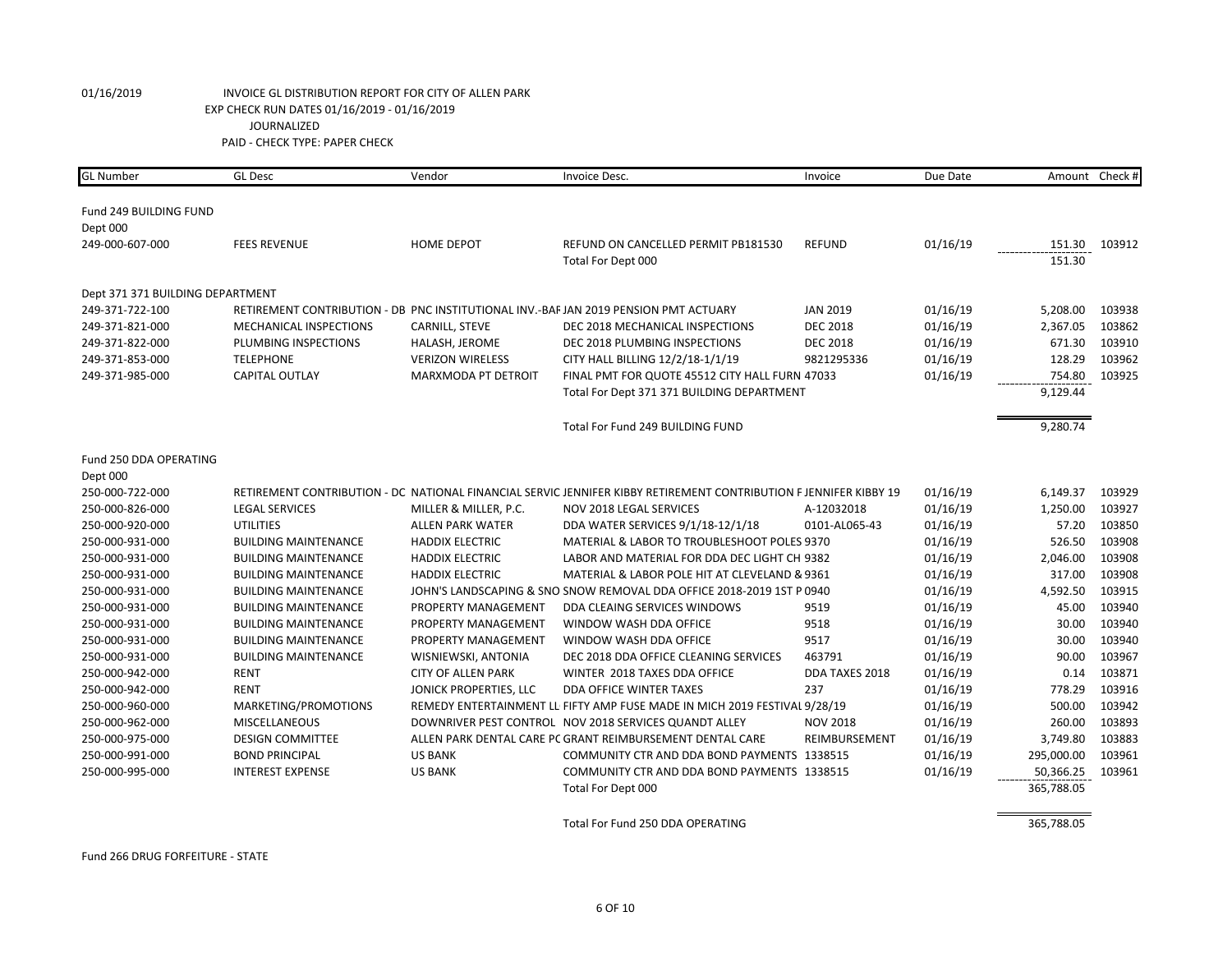| <b>GL Number</b>                       | <b>GL Desc</b>              | Vendor                                            | Invoice Desc.                                                              | Invoice         | Due Date |            | Amount Check # |
|----------------------------------------|-----------------------------|---------------------------------------------------|----------------------------------------------------------------------------|-----------------|----------|------------|----------------|
| Dept 000                               |                             |                                                   |                                                                            |                 |          |            |                |
| 266-000-939-000                        | <b>VEHICLE MAINTENANCE</b>  |                                                   | BAKER'S GAS & WELDING SUI DEC 2018 CYLINDER RENTAL                         | 09196639        | 01/16/19 | 25.43      | 103853         |
| 266-000-939-000                        | <b>VEHICLE MAINTENANCE</b>  |                                                   | BELLE TIRE DISTRIBUTORS IN(SERVICES ON 2012 FORD EDGE                      | 32639511        | 01/16/19 | 75.00      | 103856         |
| 266-000-939-000                        | <b>VEHICLE MAINTENANCE</b>  | <b>GLENDALE AUTO VALUE</b>                        | <b>PARTS</b>                                                               | 359-158776      | 01/16/19 | 67.92      | 103903         |
| 266-000-939-000                        | <b>VEHICLE MAINTENANCE</b>  | <b>GLENDALE AUTO VALUE</b>                        | PARTS FOR 2014 FORD POLICE VEHICLE                                         | 359-157655      | 01/16/19 | 118.76     | 103903         |
| 266-000-939-000                        | <b>VEHICLE MAINTENANCE</b>  | <b>GLENDALE AUTO VALUE</b>                        | PARTS FOR 2012 FORD EDGE                                                   | 359-158243      | 01/16/19 | 47.29      | 103903         |
| 266-000-939-000                        | <b>VEHICLE MAINTENANCE</b>  | <b>GLENDALE AUTO VALUE</b>                        | PARTS FOR 2009 FORD ESCAPE                                                 | 359-158091      | 01/16/19 | 22.78      | 103903         |
| 266-000-939-000                        | <b>VEHICLE MAINTENANCE</b>  | <b>GLENDALE AUTO VALUE</b>                        | <b>PARTS</b>                                                               | 359-158441      | 01/16/19 | 4.80       | 103903         |
| 266-000-939-000                        | <b>VEHICLE MAINTENANCE</b>  | TREDROC TIRE ALLEN PARK 7. VEHICLE SERVICES       |                                                                            | 7360044772      | 01/16/19 | 126.58     | 103958         |
| 266-000-984-000                        |                             | COMPUTER EQUIPMENT/SOFTWA THOMSON REUTERS-WEST    | POLICE SERVICES 12/1/18-12/31/18                                           | 839524850       | 01/16/19 | 187.43     | 103957         |
| 266-000-985-000                        | <b>CAPITAL OUTLAY</b>       | <b>CYNERGY</b>                                    | LABOR FOR REMOVAL SERVICES OF GRAPHICS (32425                              |                 | 01/16/19 | 344.73     | 103880         |
| 266-000-985-000                        | <b>CAPITAL OUTLAY</b>       | <b>GORNO FORD</b>                                 | PURCHASE POLICE 2019 FORD UTILITY #9                                       | H1099           | 01/16/19 | 27,845.00  | 103907         |
|                                        |                             |                                                   | Total For Dept 000                                                         |                 |          | 28,865.72  |                |
|                                        |                             |                                                   | Total For Fund 266 DRUG FORFEITURE - STATE                                 |                 |          | 28,865.72  |                |
| Fund 271 LIBRARY                       |                             |                                                   |                                                                            |                 |          |            |                |
| Dept 000                               |                             |                                                   |                                                                            |                 |          |            |                |
| 271-000-728-000                        | <b>OFFICE SUPPLIES</b>      | <b>GREAT LAKES ACE HARDWAR DEC 2018 PURCHASES</b> |                                                                            | <b>DEC 2018</b> | 01/16/19 | 6.26       | 103846         |
| 271-000-728-000                        | <b>OFFICE SUPPLIES</b>      |                                                   | LOWER HURON SUPPLY CO. ORIGNAL INV SHORT PAID BY 151.44                    | 429137          | 01/16/19 | 151.44     | 103923         |
| 271-000-757-000                        | <b>OPERATING SUPPLIES</b>   | DINGESS, NICOLE                                   | WINTER PROGRAM DEC 15,2018                                                 | 100             | 01/16/19 | 30.00      | 103889         |
| 271-000-757-000                        | <b>OPERATING SUPPLIES</b>   | NATIONAL PEN CORP.                                | <b>SUPPLIES FOR LIBRARY</b>                                                | 110526824       | 01/16/19 | 205.94     | 103930         |
| 271-000-827-000                        | <b>LIBRARY SERVICES</b>     |                                                   | UNIQUE MANAGEMENT SERV PLACEMENTS LIBRARY 12/3/18-12/31/18                 | 491130          | 01/16/19 | 107.40     | 103959         |
| 271-000-828-000                        | <b>MATERIALS</b>            | <b>BAKER &amp; TAYLOR</b>                         | <b>MATERIALS FOR LIBRARY</b>                                               | 2034210777      | 01/16/19 | 74.51      | 103852         |
| 271-000-828-000                        | <b>MATERIALS</b>            | <b>BAKER &amp; TAYLOR</b>                         | <b>MATERIALS FOR LIBRARY</b>                                               | 2034207069      | 01/16/19 | 48.69      | 103852         |
| 271-000-828-000                        | <b>MATERIALS</b>            | <b>BAKER &amp; TAYLOR</b>                         | <b>MATERIALS FOR LIBRARY</b>                                               | 2034224501      | 01/16/19 | 26.95      | 103852         |
| 271-000-828-000                        | <b>MATERIALS</b>            | <b>BAKER &amp; TAYLOR</b>                         | <b>MATERIALS FOR LIBRARY</b>                                               | 203432424       | 01/16/19 | 68.14      | 103852         |
| 271-000-828-000                        | <b>MATERIALS</b>            | <b>BAKER &amp; TAYLOR</b>                         | <b>MATERIALS FOR LIBRARY</b>                                               | 2034255465      | 01/16/19 | 14.27      | 103852         |
| 271-000-828-000                        | <b>MATERIALS</b>            | <b>NINER ERICA</b>                                | REIMBURSEMENT FOR DVD SUPPLIES LIBRARY REIMBURSEMENT                       |                 | 01/16/19 | 464.07     | 103932         |
| 271-000-920-000                        | <b>UTILITIES</b>            | CONSTELLATION                                     | DEC 2018 GAS SERVICES BG-218250                                            | 2500938         | 01/16/19 | 833.09     | 103875         |
| 271-000-920-000                        | <b>UTILITIES</b>            | <b>DTE ENERGY</b>                                 | ELECTRIC SERVICES 12/6/18-1/7/19                                           | 01162019        | 01/16/19 | 465.79     | 103894         |
| 271-000-931-000                        | <b>BUILDING MAINTENANCE</b> |                                                   | COVERALL NORTH AMERICA COMMERICAL CLEANING LIBRARY 1/1/19-1/31, 1340257953 |                 | 01/16/19 | 835.00     | 103879         |
| 271-000-931-000                        | <b>BUILDING MAINTENANCE</b> | LOUIS ORLEANS                                     | <b>2018 LIBRARY LAWN SERVICES</b>                                          | 19-1804         | 01/16/19 | 1,040.00   | 103921         |
|                                        |                             |                                                   | Total For Dept 000                                                         |                 |          | 4,371.55   |                |
|                                        |                             |                                                   | Total For Fund 271 LIBRARY                                                 |                 |          | 4,371.55   |                |
| Fund 392 COMMUNITY CENTER DEBT SERVICE |                             |                                                   |                                                                            |                 |          |            |                |
| Dept 000                               |                             |                                                   |                                                                            |                 |          |            |                |
| 392-000-995-000                        | <b>BOND INTEREST</b>        | <b>US BANK</b>                                    | COMMUNITY CTR AND DDA BOND PAYMENTS 1338515                                |                 | 01/16/19 | 112,043.75 | 103961         |
|                                        |                             |                                                   | Total For Dept 000                                                         |                 |          | 112,043.75 |                |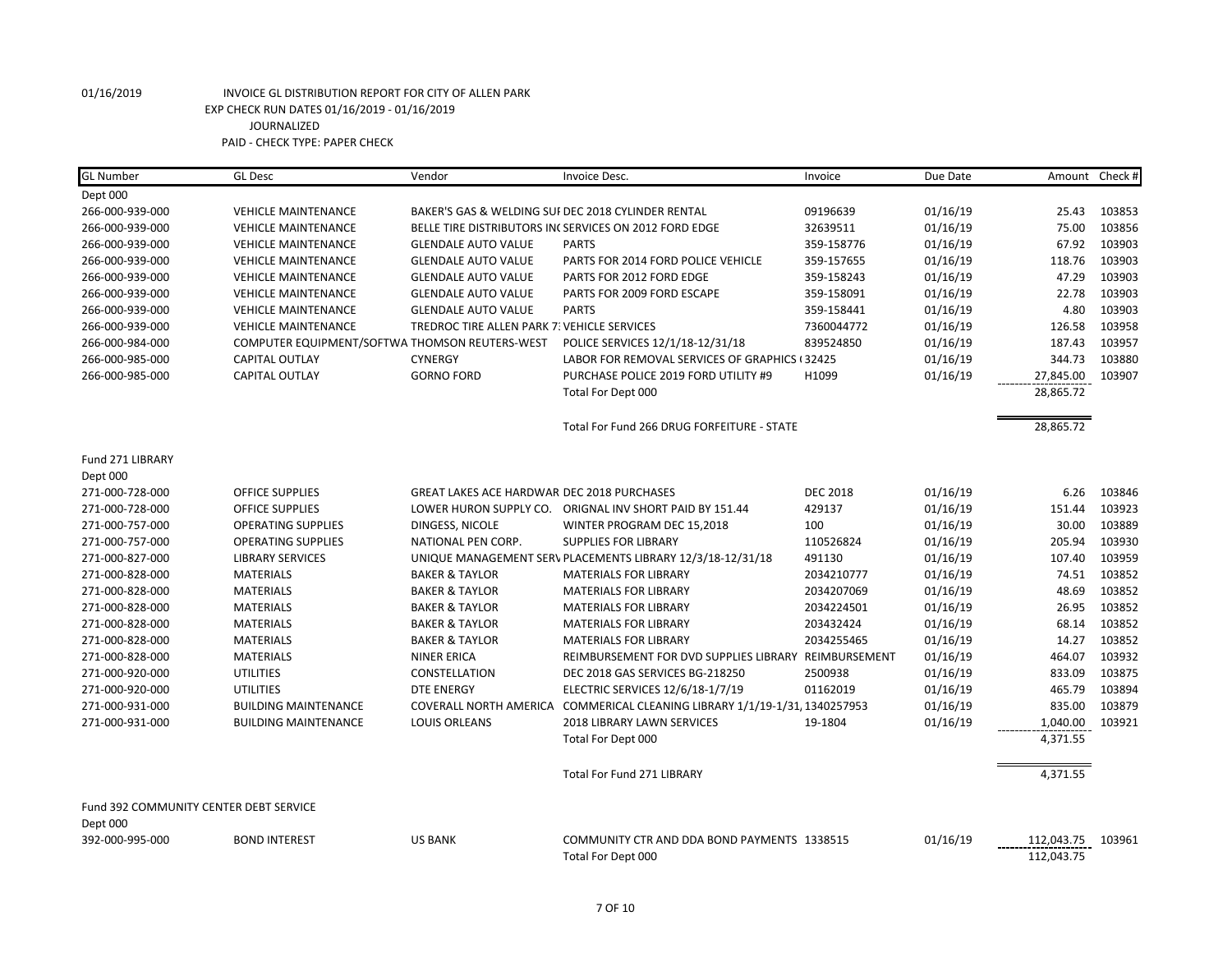| <b>GL</b> Number              | <b>GL Desc</b>                | Vendor                                               | Invoice Desc.                                                                                 | Invoice            | Due Date |            | Amount Check # |
|-------------------------------|-------------------------------|------------------------------------------------------|-----------------------------------------------------------------------------------------------|--------------------|----------|------------|----------------|
|                               |                               |                                                      |                                                                                               |                    |          |            |                |
|                               |                               |                                                      | Total For Fund 392 COMMUNITY CENTER DEBT SERVICE                                              |                    |          | 112,043.75 |                |
| Fund 401 CAPITAL PROJECT FUND |                               |                                                      |                                                                                               |                    |          |            |                |
| Dept 000                      |                               |                                                      |                                                                                               |                    |          |            |                |
| 401-000-985-001               | CAPITAL OUTLAY - GEN GOV      |                                                      | KROLL CONSTRUCTION COMF PMT 2 OF 2 NEW FIRE STATION WINDOWS                                   | <b>FIRESTATION</b> | 01/16/19 | 6,395.00   | 103920         |
| 401-000-985-001               | CAPITAL OUTLAY - GEN GOV      | SAVONE CEMENT, INC.                                  | <b>CEMENT WORK BEHIND CITY HALL</b>                                                           | 10317-304          | 01/16/19 | 5,745.00   | 103948         |
|                               |                               |                                                      | Total For Dept 000                                                                            |                    |          | 12,140.00  |                |
|                               |                               |                                                      | Total For Fund 401 CAPITAL PROJECT FUND                                                       |                    |          | 12,140.00  |                |
| Fund 592 WATER & SEWER        |                               |                                                      |                                                                                               |                    |          |            |                |
| Dept 600 WATER                |                               |                                                      |                                                                                               |                    |          |            |                |
| 592-600-748-000               | <b>HYDRANT MAINTENANCE</b>    | D & L GARDEN CENTER, INC. SUPPLIES                   |                                                                                               | 95295              | 01/16/19 | 56.00      | 103881         |
| 592-600-748-000               | <b>HYDRANT MAINTENANCE</b>    | D & L GARDEN CENTER, INC. SUPPLIES                   |                                                                                               | 95289              | 01/16/19 | 56.00      | 103881         |
| 592-600-873-000               | <b>MAIN MAINTENANCE</b>       | <b>CO-PIPE PRODUCTS INC</b>                          | <b>SUPPLIES</b>                                                                               | 53057              | 01/16/19 | 286.00     | 103877         |
| 592-600-873-000               | <b>MAIN MAINTENANCE</b>       | CORE & MAIN LP                                       | <b>SUPPLIES</b>                                                                               | J950188            | 01/16/19 | 130.00     | 103878         |
| 592-600-926-050               | PURCHASED WATER               |                                                      | GREAT LAKES WATER AUTHO NOV 2018 WHOLESALE WATER USAGE                                        | NOVWHOLESALE       | 01/16/19 | 173,702.18 | 103887         |
|                               |                               |                                                      | Total For Dept 600 WATER                                                                      |                    |          | 174,230.18 |                |
| Dept 601 601 SEWER            |                               |                                                      |                                                                                               |                    |          |            |                |
| 592-601-745-200               | PAVEMENT REPAIRS              | SAVONE CEMENT, INC.                                  | WINTER PROTECTION BLANKETS WINTER SERV 10317-325                                              |                    | 01/16/19 | 2,100.00   | 103948         |
| 592-601-745-200               | PAVEMENT REPAIRS              | SAVONE CEMENT, INC.                                  | REMOVE DRIVEWAY & REPLACE, COVER ADJ, W 10317-324                                             |                    | 01/16/19 | 21,309.60  | 103948         |
| 592-601-745-200               | PAVEMENT REPAIRS              | SAVONE CEMENT, INC.                                  | JOB AP-73 TRAFFIC MNT RESTORATION AND CL 10317-327                                            |                    | 01/16/19 | 3,000.00   | 103948         |
| 592-601-757-000               | <b>OPERATING SUPPLIES</b>     | <b>BROCK TOOL OF DETROIT</b>                         | <b>PARTS</b>                                                                                  | 44514              | 01/16/19 | 413.00     | 103859         |
| 592-601-822-000               | <b>COMPUTER SERVICE MAINT</b> | <b>GREAT LAKES WATER AUTHO AQUASIGHT LICENSE FEE</b> |                                                                                               | <b>AQUASIGHT</b>   | 01/16/19 | 3,401.75   | 103885         |
| 592-601-908-000               | <b>IWC CHARGES- DETROIT</b>   | <b>GREAT LAKES WATER AUTHO NOV 2018 IWC CHARGES</b>  |                                                                                               | <b>NOVIWC</b>      | 01/16/19 | 1,612.35   | 103888         |
| 592-601-920-000               | <b>UTILITIES</b>              | <b>DTE ENERGY</b>                                    | ELECTRIC SERVICES 12/6/18-1/7/19                                                              | 01162019           | 01/16/19 | 3,815.97   | 103894         |
| 592-601-923-000               | PROFESSIONAL SERVICES         | <b>RITTER GIS INC</b>                                | CMMS SUPPORT SERVICES NOV-DEC 2018                                                            | 2019-007           | 01/16/19 | 480.00     | 103943         |
| 592-601-927-050               | SEWAGE DISPOSAL-GLWA          |                                                      | <b>GREAT LAKES WATER AUTHO DEC 2018 SEWAGE SERVICES</b>                                       | <b>DECSEWAGE</b>   | 01/16/19 | 70,600.00  | 103886         |
| 592-601-927-100               | DETROIT POLLUTANTS            | <b>GREAT LAKES WATER AUTHO NOV 2018 POLLUTANT</b>    |                                                                                               | NOVPOLLUTANT       | 01/16/19 | 583.27     | 103884         |
| 592-601-930-000               | SEWER MAINTENANCE             | JACK DOHENY COMPANIES                                | REPAIRED CITY TRAILER CAMERA                                                                  | W94620             | 01/16/19 | 2,389.70   | 103891         |
| 592-601-930-000               | SEWER MAINTENANCE             | EJ USA, INC                                          | <b>SUPPLIES</b>                                                                               | 110180108657       | 01/16/19 | 1,118.28   | 103898         |
| 592-601-930-000               | SEWER MAINTENANCE             | EJ USA, INC                                          | <b>SUPPLIES</b>                                                                               | 110180107327       | 01/16/19 | 708.56     | 103898         |
| 592-601-939-100               | <b>VEHICLE MAINTENANCE</b>    |                                                      | BAKER'S GAS & WELDING SUI DEC 2018 CYLINDER RENTAL                                            | 09196639           | 01/16/19 | 25.46      | 103853         |
| 592-601-939-100               | <b>VEHICLE MAINTENANCE</b>    | <b>GLENDALE AUTO VALUE</b>                           | <b>PARTS</b>                                                                                  | 359-158916         | 01/16/19 | 60.89      | 103903         |
| 592-601-939-100               | <b>VEHICLE MAINTENANCE</b>    | <b>GLENDALE AUTO VALUE</b>                           | <b>PARTS</b>                                                                                  | 359-158164         | 01/16/19 | 54.79      | 103903         |
| 592-601-939-100               | <b>VEHICLE MAINTENANCE</b>    |                                                      | GLOBAL TELEMATIC SOLUTIO FLEET TRACKING DEVICES 2/1/19-1/31/2020                              | 34365              | 01/16/19 | 350.00     | 103905         |
| 592-601-939-100               | <b>VEHICLE MAINTENANCE</b>    | LOWE'S                                               | DEC 2018 DEPT PURCHASES                                                                       | <b>DEC 2018</b>    | 01/16/19 | 11.59      | 103922         |
| 592-601-939-100               | <b>VEHICLE MAINTENANCE</b>    | TREDROC TIRE ALLEN PARK 7: VEHICLE SERVICES          |                                                                                               | 7360044632         | 01/16/19 | 59.90      | 103958         |
| 592-601-940-500               |                               |                                                      | FAIRLANE/INDEPNCE MKT STATIOI SECURITY CENTRAL PROTECTI BURG RADIO CELL BACKUP 1/1/19-1/31/19 | 4655064            | 01/16/19 | 39.95      | 103950         |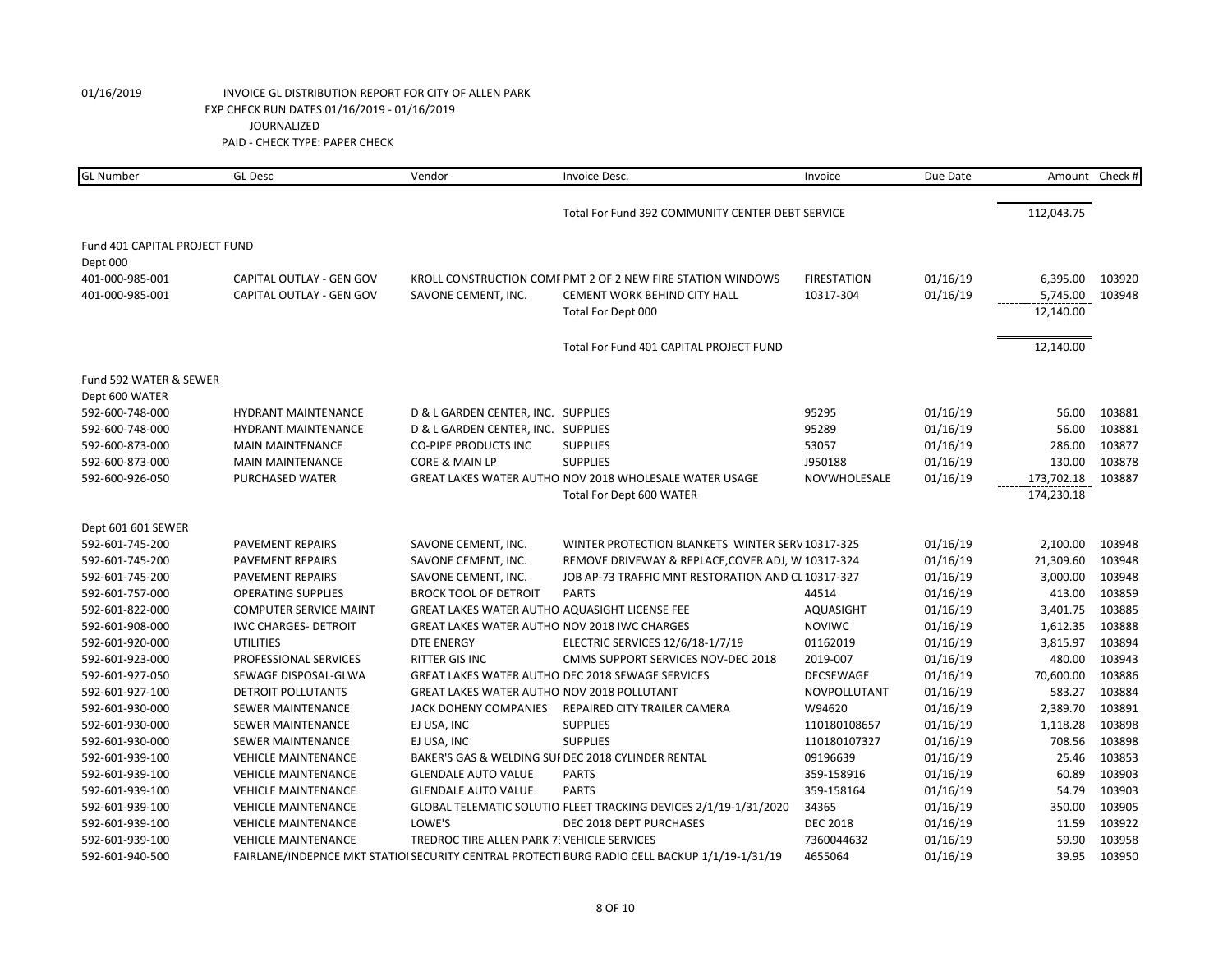| <b>GL Number</b>                     | <b>GL Desc</b>                 | Vendor                                        | Invoice Desc.                                                                        | Invoice         | Due Date | Amount     | Check # |
|--------------------------------------|--------------------------------|-----------------------------------------------|--------------------------------------------------------------------------------------|-----------------|----------|------------|---------|
| 592-601-951-000                      | <b>ENGINEERING CONSULTANTS</b> | C.E. RAINES COMPANY                           | JOB AP-01 GENERAL PROJECTS                                                           | 15450           | 01/16/19 | 1,687.00   | 103863  |
|                                      |                                |                                               | Total For Dept 601 601 SEWER                                                         |                 |          | 113,822.06 |         |
| Dept 603 603 BASIN                   |                                |                                               |                                                                                      |                 |          |            |         |
| 592-603-757-000                      | <b>OPERATING SUPPLIES</b>      | <b>OMNISITE</b>                               | EXTERNAL CB/OR50 VERIZON RADIO KIT                                                   | 64087           | 01/16/19 | 611.60     | 103933  |
| 592-603-853-000                      | <b>TELEPHONE</b>               | <b>OMNISITE</b>                               | 2019 YEAR WIRLESS SERVICES FOR RETENTION 62873                                       |                 | 01/16/19 | 552.00     | 103933  |
| 592-603-853-000                      | <b>TELEPHONE</b>               | <b>VERIZON WIRELESS</b>                       | CITY HALL BILLING 12/2/18-1/1/19                                                     | 9821295336      | 01/16/19 | 778.07     | 103962  |
| 592-603-920-000                      | <b>UTILITIES</b>               | <b>DTE ENERGY</b>                             | ELECTRIC SERVICES 12/6/18-1/7/19                                                     | 01162019        | 01/16/19 | 925.70     | 103894  |
| 592-603-931-000                      | <b>BUILDING MAINTENANCE</b>    | <b>KENNEDY INDUSTRIES</b>                     | SERVICES RETENTON BASIN BUBBLER REPLACEI 608111                                      |                 | 01/16/19 | 4,850.21   | 103919  |
| 592-603-934-000                      | <b>EQUIPMENT MAINTENANCE</b>   | GREAT LAKES ACE HARDWAR DEC 2018 PURCHASES    |                                                                                      | <b>DEC 2018</b> | 01/16/19 | 6.24       | 103846  |
| 592-603-934-000                      | <b>EQUIPMENT MAINTENANCE</b>   | LOWE'S                                        | DEC 2018 DEPT PURCHASES                                                              | <b>DEC 2018</b> | 01/16/19 | 85.08      | 103922  |
| 592-603-934-000                      | <b>EQUIPMENT MAINTENANCE</b>   |                                               | SOUTHERN MICHIGAN INFOR COMPUTER SERVICES DPS BASIN                                  | 3525            | 01/16/19 | 240.00     | 103953  |
| 592-603-934-000                      | <b>EQUIPMENT MAINTENANCE</b>   | SOUTHERN MICHIGAN INFOR COMPUTER SERVICES DPS |                                                                                      | 3550            | 01/16/19 | 360.00     | 103953  |
| 592-603-934-000                      | <b>EQUIPMENT MAINTENANCE</b>   | SOUTHERN MICHIGAN INFOR COMPUTER SERVICES DPS |                                                                                      | 3586            | 01/16/19 | 360.00     | 103953  |
|                                      |                                |                                               | Total For Dept 603 603 BASIN                                                         |                 |          | 8,768.90   |         |
| Dept 604 ADMINISTRATION/DEBT         |                                |                                               |                                                                                      |                 |          |            |         |
| 592-604-722-100                      |                                |                                               | RETIREMENT CONTRIBUTION - DB PNC INSTITUTIONAL INV.-BAF JAN 2019 PENSION PMT ACTUARY | <b>JAN 2019</b> | 01/16/19 | 6,379.00   | 103938  |
|                                      |                                |                                               | Total For Dept 604 ADMINISTRATION/DEBT                                               |                 |          | 6,379.00   |         |
|                                      |                                |                                               | Total For Fund 592 WATER & SEWER                                                     |                 |          | 303,200.14 |         |
| Fund 593 SOUTHFIELD LEASE PROPERTIES |                                |                                               |                                                                                      |                 |          |            |         |
| Dept 906 DEBT SERVICE                |                                |                                               |                                                                                      |                 |          |            |         |
| 593-906-997-000                      | PAYING AGENT FEES              | <b>US BANK</b>                                | AP 2015 DEBIT RETIREMENT FUND                                                        | 5220617         | 01/16/19 | 2,000.00   | 103960  |
|                                      |                                |                                               | Total For Dept 906 DEBT SERVICE                                                      |                 |          | 2,000.00   |         |
|                                      |                                |                                               | Total For Fund 593 SOUTHFIELD LEASE PROPERTIES                                       |                 |          | 2,000.00   |         |
| Fund 701 TRUST AND AGENCY            |                                |                                               |                                                                                      |                 |          |            |         |
| Dept 000                             |                                |                                               |                                                                                      |                 |          |            |         |
| 701-000-242-000                      | <b>CITY FESTIVITIES ESCROW</b> | BARBOSA-RIOS, ISABEL                          | REIMBURSEMENT ON FESTIVITES SUPPLIES                                                 | REIMBURSEMENT   | 01/16/19 | 42.38      | 103854  |
| 701-000-242-000                      | <b>CITY FESTIVITIES ESCROW</b> | <b>BSNSPORTS</b>                              | YELLOW CAP FENCE GUARD                                                               | 904185873       | 01/16/19 | 513.72     | 103860  |
| 701-000-242-000                      | <b>CITY FESTIVITIES ESCROW</b> | <b>CITY OF WYANDOTTE</b>                      | LARGE STAGE SHOWMOBILE RENTAL                                                        | 1550            | 01/16/19 | 1,550.00   | 103866  |
| 701-000-242-000                      | <b>CITY FESTIVITIES ESCROW</b> | <b>MAJIK GRAPHICS</b>                         | <b>GRAPHICS FOR POLICE TRAILER</b>                                                   | 18295           | 01/16/19 | 815.00     | 103924  |
| 701-000-242-000                      | <b>CITY FESTIVITIES ESCROW</b> | <b>MEL PRINTING</b>                           | <b>TICKETS FOR STREETFAIR</b>                                                        | 1752            | 01/16/19 | 231.00     | 103926  |
| 701-000-246-500                      | <b>ENGINEERING ESCROW</b>      | C.E. RAINES COMPANY                           | JOB AP-01 GENERAL PROJECTS                                                           | 15450           | 01/16/19 | 1,723.00   | 103863  |
| 701-000-246-500                      | <b>ENGINEERING ESCROW</b>      | C.E. RAINES COMPANY                           | JOB AP-72 FORD MTR CO WIND TUNNEL                                                    | 15457           | 01/16/19 | 2,799.00   | 103863  |
| 701-000-246-500                      | <b>ENGINEERING ESCROW</b>      | C.E. RAINES COMPANY                           | JOB AP-65 TOWNEPLACE SUITES                                                          | 15455           | 01/16/19 | 108.00     | 103863  |
| 701-000-246-500                      | <b>ENGINEERING ESCROW</b>      | C.E. RAINES COMPANY                           | JOB AP-57 FAIRLANE GREEN OUTLOT T                                                    | 15506           | 01/16/19 | 976.20     | 103863  |
| 701-000-246-500                      | <b>ENGINEERING ESCROW</b>      | C.E. RAINES COMPANY                           | JOB AP-75 CHICK FIL A SITE PLAN REVIEW                                               | 15460           | 01/16/19 | 1,218.57   | 103863  |